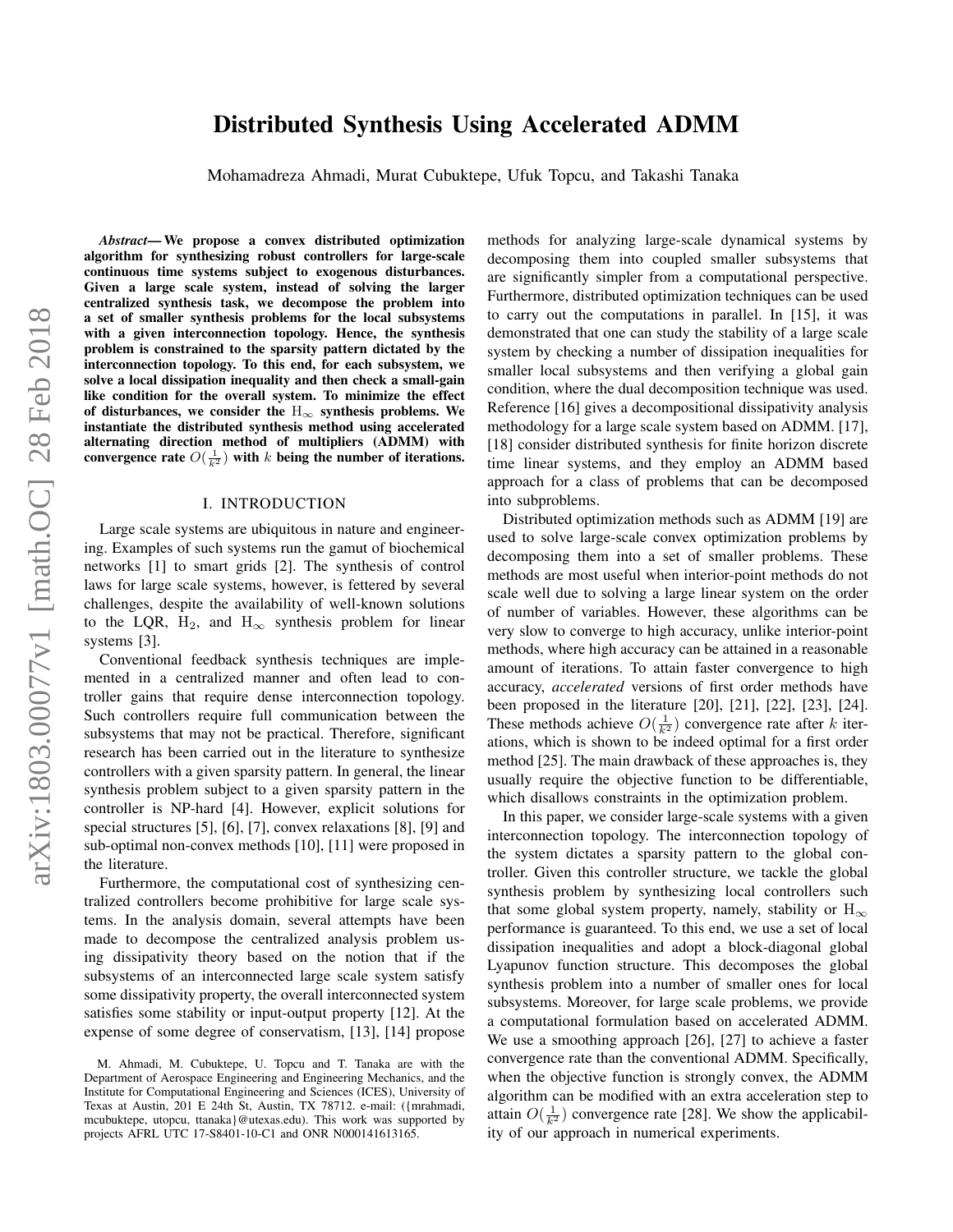<span id="page-1-1"></span>

Fig. 1: Interconnected system with input  $d$  and output  $z$ .

The rest of the paper is organized as follows. The next section presents the problem formulation and some preliminary results. In Section [III,](#page-1-0) we describe the distributed stabilizing and  $H_{\infty}$  synthesis method based on dissipativity theory. In Section [IV,](#page-3-0) we bring forward the computational formulation based on accelerated ADMM. Two examples are given in Section [V](#page-4-0) to illustrate the proposed method. Finally, Section [VI](#page-5-0) concludes the paper and provides directions for future research.

Notation: The notations employed in this paper are relatively straightforward.  $\mathbb{R}_{\geq 0}$  denotes the set  $[0, \infty)$ .  $\|\cdot\|$ denotes the Euclidean vector norm on Q and  $\langle \cdot \rangle$  the inner product. We denote the set of  $n \times n$  real symmetric matrices as  $\mathbb{S}^n$ . For a matrix  $A \in \mathbb{R}^{m \times n}$ ,  $A^{\dagger}$  denotes the pseudoinverse of A. Note that the pseudo-inverse of A always exists and is unique [29]. For a function  $f : A \to B$ ,  $f \in L^p(A, B)$ ,  $1 \leq p \leq \infty$ , implies that  $\left(\int_A |f(t)|^p dt\right)^{\frac{1}{p}} < \infty$  and  $\sup_{t\in A}|f(t)| < \infty$  for  $p = \infty$ 

# II. PROBLEM FORMULATION

We consider the controlled linear dynamical systems described by

$$
\mathcal{G}: \begin{cases} \dot{x} = Ax + Bu + Gw, \\ y = Cx, \end{cases} \tag{1}
$$

where,  $x \in \mathcal{X} \subseteq \mathbb{R}^n$  are the states of the system,  $y \in \mathcal{Y} \subseteq$  $\mathbb{R}^{n_y}$  are the outputs of the system,  $w \in \mathcal{W} \subseteq \mathbb{R}^{n_w}$  are the exogenous disturbances and  $u \in \mathcal{U} \subseteq \mathbb{R}^m$  are the control signals. The matrices  $A: \mathbb{R}^{n \times n}$ ,  $B \in \mathbb{R}^{n \times m}$ ,  $G \in \mathbb{R}^{n \times n_w}$ and  $C \in \mathbb{R}^{n_y \times n}$ .

We consider interconnected systems as illustrated in Fig. [1,](#page-1-1) where the subsystems  $\{\mathcal{G}_i\}_{i=1}^N$  are known and have dynamics in the form of [\(1\)](#page-1-2). We associate each subsystem with a set of matrices  $\{A_i, B_i, G_i, C_i\}$  and  $x_i \in \mathcal{X}_i \subseteq \mathbb{R}^{n_i}$ ,  $w_i \in$  $W_i \subseteq \mathbb{R}^{n_w^i}$  and  $y_i \in \mathcal{Y}_i \subseteq \mathbb{R}^{n_y^i}$ . The static interconnection is characterized by a matrix  $M \in \mathbb{R}^{n_w} \times \mathbb{R}$  $\sum$ characterized by a matrix  $M \in \mathbb{R}^{n_w} \times \mathbb{R}^{n_y}$  where  $n = N \choose i=1} n_i$ ,  $n_w = \sum_{i=1}^{N} n_w^i$  and  $n_y = \sum_{i=1}^{N} n_y^i$ . That is, M satisfies

<span id="page-1-3"></span>
$$
\begin{bmatrix} w \\ z \end{bmatrix} = M \begin{bmatrix} y \\ d \end{bmatrix}, \tag{2}
$$

where  $d \in \mathbb{R}^{n_d}$  and  $z \in \mathbb{R}^{n_z}$ . We assume this interconnection is well-posed, i.e., for all  $d \in L_{2e}$  and initial condition

 $x(0) \in \mathbb{R}^n$ , there exist unique  $z, w, y \in L_{2e}$  that casually depend on d. Furthermore, we define

$$
M = \left[\begin{array}{c|c} M_{wy} & M_{wd} \\ \hline M_{zy} & M_{zd} \end{array}\right],
$$

where  $M_{wy} \in \mathbb{R}^{n_w \times n_y}$ ,  $M_{wd} \in \mathbb{R}^{n_w \times n_d}$ ,  $M_{zy} \in \mathbb{R}^{n_z \times n_y}$ , and  $M_{zd} \in \mathbb{R}^{n_z \times n_d}$ 

The local and global supply rates,  $W_i(w_i, y_i)$  and  $W(d, z)$ , respectively, are defined by quadratic functions. That is,

<span id="page-1-4"></span>
$$
W(x, d, z) = \begin{bmatrix} d \\ z \end{bmatrix}^{\prime} S \begin{bmatrix} d \\ z \end{bmatrix}.
$$
 (3)

In [16], the authors, inspired by the work [15], showed that certifying the dissipativity of an overall interconnected system can be concluded if each of the subsystems satisfy the local dissipativity property. Let

$$
\mathcal{L}_i = \left\{ S_i \mid \begin{bmatrix} w_i \\ y_i \end{bmatrix}^\prime S_i \begin{bmatrix} w_i \\ y_i \end{bmatrix} \le 0 \right\},\tag{4}
$$

and

<span id="page-1-8"></span>
$$
\mathcal{L} = \left\{ \{ S_i \}_{i=1}^N \mid \begin{bmatrix} M \\ I_{n_y} \end{bmatrix}^{\prime} P_{\pi}^{\prime} Q P_{\pi} \begin{bmatrix} M \\ I_{n_y} \end{bmatrix} < 0 \right\}, \tag{5}
$$

where  $Q = diag(S_1, \ldots, S_N, -S)$  and  $P_{\pi}$  is a permutation matrix defined by

$$
\begin{bmatrix} w_1 \\ y_1 \\ \vdots \\ w_N \\ y_N \\ d \\ z \end{bmatrix} = P_{\pi} \begin{bmatrix} w \\ z \\ y \\ d \\ d \end{bmatrix} . \tag{6}
$$

<span id="page-1-6"></span>*Proposition 1 (Proposition 1, [16]):* Consider the interconnection of  $N$  subsystems as given in  $(2)$  with the global supply rate [\(3\)](#page-1-4). If there exists  $\{S_i\}_{i=1}^N$  satisfying

<span id="page-1-9"></span>
$$
S_i \in \mathcal{L}_i, \quad i = 1, \dots, N,\tag{7}
$$

<span id="page-1-2"></span>and

<span id="page-1-7"></span>
$$
(S_1,\ldots,S_N,-S)\in\mathcal{L},\qquad(8)
$$

then the interconnected system is dissipative with respect to the global supply rate. A storage function certifying global dissipativity is  $V(x) = \sum_{i=1}^{N} V_i(x_i)$ , where  $V_i$  is the storage function certifying dissipativity of subsystem i as in  $\mathcal{L}_i$ .

## <span id="page-1-0"></span>III. DISTRIBUTED SYNTHESIS USING DISSIPATIVITY

The dynamics of each subsystem of  $G$  is characterized by

<span id="page-1-5"></span>
$$
\mathcal{G}_i: \begin{cases} \dot{x}_i = A_i x_i + B_i u_i + G_i w_i, \\ y_i = C_i x_i, \end{cases} \tag{9}
$$

with  $i = 1, 2, \dots, N$ . Using [\(2\)](#page-1-3), the overall system can be described as

$$
\mathcal{G}: \begin{cases} \dot{x} = (A + GM_{wy}C) \ x + Bu + M_{wd} \ d, \\ z = M_{zy}C \ x + M_{zd} \ d, \end{cases}
$$
\n(10)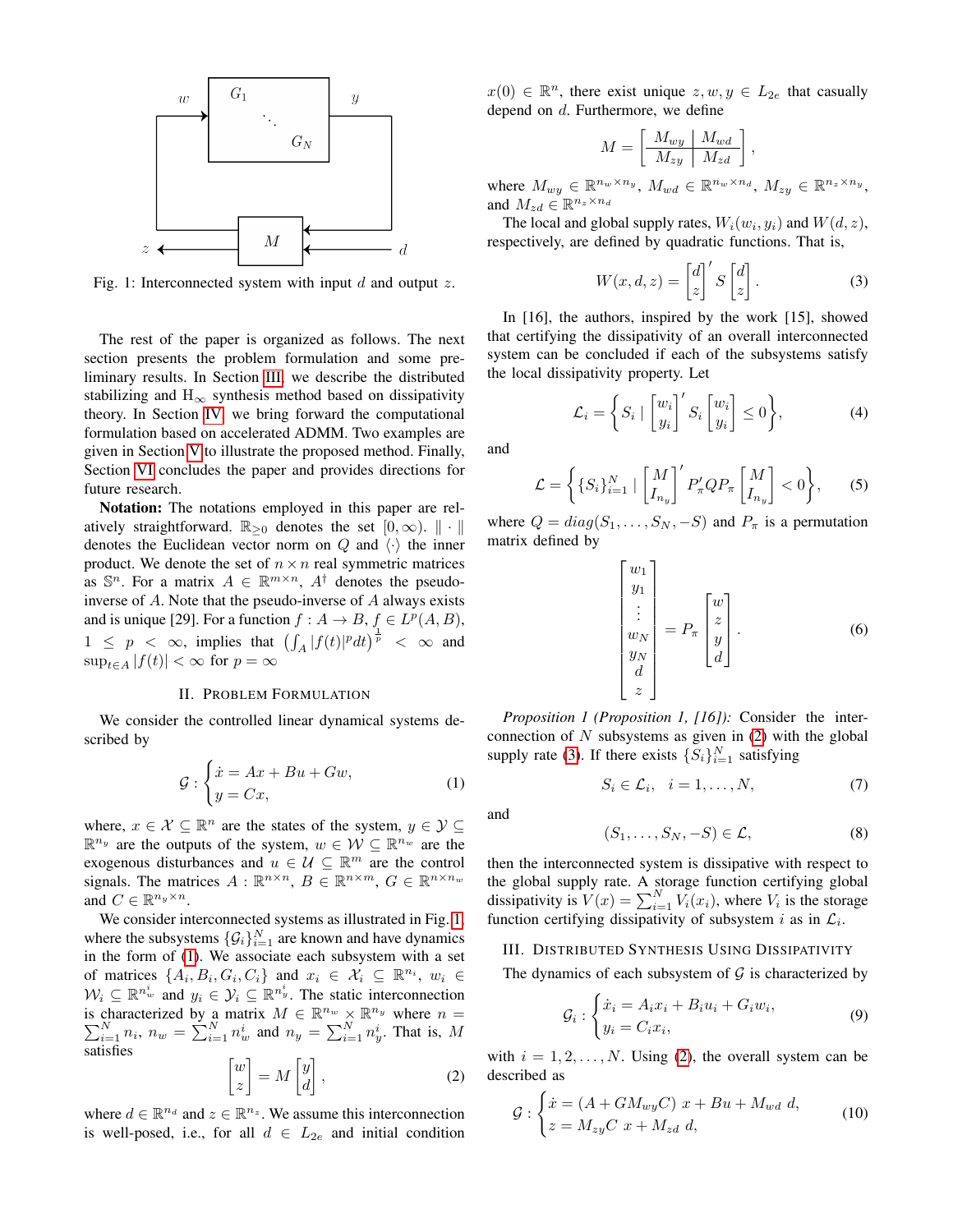where  $A = diag(A_1, ..., A_N) \in \mathbb{R}^{n \times n}$ ,  $B =$  $diag(B_1,\ldots,B_N) \in \mathbb{R}^{n \times n_u},\ G = diag(G_1,\ldots,G_N) \in$  $\mathbb{R}^{n \times n_w}$  and  $C = diag(C_1, ..., C_N) \in \mathbb{R}^{n_y \times n}$ . Although A has a block-diagonal structure, the overall system matrix  $A + GM_{wu}C$  does not necessarily has any special sparsity pattern or structure. Moreover, the controller takes the form of

$$
u=Kx,
$$

where  $K = diag(K_1, ..., K_N) \in \mathbb{R}^{n_u \times n}$ . Therefore, K has a sparsity pattern inherited from the topology of the interconnections. In other words, for any subsystem  $\mathcal{G}_i$ , the local controllers have only access to the states  $x_i$  of the local subsystem.

In the following, we formulate conditions based on linear matrix inequalities to synthesize stabilizing and robust feedback controllers  $u_i = K_i x_i$  for the subsystem [\(9\)](#page-1-5) such that the overall system satisfies some dissipative property. The performance of these local controllers are certified by local storage functions  $V(x_i) = x_i' P_i x_i$ ,  $i = 1, 2, ..., N$  based on Proposition [1.](#page-1-6)

### <span id="page-2-6"></span>*A. Distributed Synthesis of Stabilizing Controllers*

The following result states that the distributed search for a set of stabilizing controllers is a convex problem. Before we state the theorem, we define

$$
S_i = \left[\frac{S_i^{11} \mid S_i^{12}}{S_i^{21} \mid S_i^{22}}\right],\tag{11}
$$

where  $S_i^{11} \in \mathbb{S}^{n_w^i}$ ,  $S_i^{12} \in \mathbb{R}^{n_w^i \times n_y^i}$ ,  $S_i^{11} \in \mathbb{R}^{n_y^i \times n_w^i}$  and  $S_i^{22} \in \mathbb{S}^{n_y^i}$ .

<span id="page-2-4"></span>*Theorem 1:* Consider subsystems [\(9\)](#page-1-5) and the intercon-nection topology given by [\(2\)](#page-1-3), with  $d, z \equiv 0$ . If there exist families of matrices  $\{S_i\}_{i=1}^N$ ,  $\{P_i\}_{i=1}^N$   $(P_i \in \mathbb{S}^{n_i})$  and  ${Y_i}_{i=1}^N$   $(Y_i \in \mathbb{R}^{n_i \times n_i})$  such that [\(8\)](#page-1-7) is satisfied with  $S = 0$ , and

<span id="page-2-0"></span>
$$
P_i > 0, \quad i = 1, 2, \dots, N,
$$
 (12)

$$
\begin{bmatrix} A'_i P_i + P_i A_i + Y'_i + Y_i - C'_i S_i^{22} C_i \\ G'_i P_i - S_i^{12} C_i \\ P_i G_i - C_i S_i^{21} \\ -S_i^{11} \end{bmatrix} \leq 0, \quad (13)
$$

for  $i = 1, 2, ..., N$ , then the local controllers

<span id="page-2-1"></span>
$$
K_i = B_i^{\dagger} P_i^{-1} Y_i,\tag{14}
$$

.

render the overall system asymptotically stable.

*Proof:* Let  $V_i(x) = x_i' P_i x_i$ ,  $i = 1, 2, ..., N$  be a family of local candidate storage functions. Inequalities [\(12\)](#page-2-0) ensures that  $V_i$ 's are positive definite functions of  $x_i$ . Computing the time derivative of  $V_i$  gives

$$
\frac{dV_i}{dt} = \dot{x}'_i P_i x_i + x'_i P_i \dot{x}_i
$$

Substituting [\(9\)](#page-1-5) and  $u_i = K_i x_i$  yields

$$
\frac{dV_i}{dt} = (A_i x_i + B_i K_i x_i + G_i w_i)' P_i x_i \n+ x'_i P_i (A_i x_i + B_i K_i x_i + G_i w_i) \n= x'_i (A'_i P_i + P_i A_i + K'_i B'_i P_i + P_i B_i K_i) x_i \n+ w'_i G'_i P_i x_i + x'_i P_i G_i w_i.
$$

Writing the last line of the above expression in quadratic form and substituting [\(14\)](#page-2-1) gives

$$
\frac{dV_i}{dt} = \begin{bmatrix} x_i \\ w_i \end{bmatrix}' \begin{bmatrix} A_i' P_i + P_i A_i + Y_i' + Y_i & P_i G_i \\ G_i' P_i & 0 \end{bmatrix} \begin{bmatrix} x_i \\ w_i \end{bmatrix} \tag{15}
$$

Since [\(13\)](#page-2-2) holds, if we multiply it left and right by  $\begin{bmatrix} x_i \\ y_i \end{bmatrix}$  $w_i$  $\overline{\ }$ 

and  $\left[\begin{matrix} x_i \\ \vdots \end{matrix}\right]$  $w_i$ , respectively, we obtain

<span id="page-2-3"></span>
$$
\frac{dV_i}{dt} \le \left[\frac{w_i}{C_i x}\right]' \left[\frac{S_i^{11} \mid S_i^{12}}{S_i^{21} \mid S_i^{22}}\right] \left[\frac{w_i}{C_i x}\right],\tag{16}
$$

in which we used [\(15\)](#page-2-3). Summing up the terms in the above expression for all  $i$  gives

<span id="page-2-5"></span>
$$
\frac{dV}{dt} \le \sum_{i=1}^{N} \begin{bmatrix} w_i \\ y_i \end{bmatrix}' S_i \begin{bmatrix} w_i \\ y_i \end{bmatrix} . \tag{17}
$$

Furthermore, since [\(8\)](#page-1-7) holds with  $S = 0$ , multiplying the LMI in [\(5\)](#page-1-8) from left and right by  $\begin{bmatrix} y \\ y \end{bmatrix}$ d  $\int'$  and  $\int$ d , respectively, and using the interconnection topology relation [\(2\)](#page-1-3), we have

$$
\sum_{i=1}^{N} \begin{bmatrix} w_i \\ y_i \end{bmatrix}' S_i \begin{bmatrix} w_i \\ y_i \end{bmatrix} < 0.
$$
\nTherefore,

\n
$$
\frac{dV}{dt} \le \sum_{i=1}^{N} \begin{bmatrix} w_i \\ y_i \end{bmatrix}' S_i \begin{bmatrix} w_i \\ y_i \end{bmatrix} < 0.
$$

### <span id="page-2-7"></span>*B. Distributed* H∞*-Synthesis*

Theorem [1](#page-2-4) brings forward conditions under which the interconnected system can be stabilized by synthesizing a set of local controllers  $\{K_i\}_{i=1}^N$ . Depending on the choice of matrix  $Q$ , in particular  $S$ , in the global dissipativity constraint [\(5\)](#page-1-8), we can have different synthesis performances. The next proposition states that we can synthesize local controllers such that the global  $H_{\infty}$ -norm from the inputs  $d$  to  $z$  is minimized.

<span id="page-2-2"></span>*Assumption 1 (Zero-State Detectability):* Let  $n_y < n$ . It holds that

$$
rank \left( M_{zy} \begin{bmatrix} C_1 & 0 & 0 \\ 0 & \ddots & 0 \\ 0 & 0 & C_N \end{bmatrix} \right) = n_y.
$$

Note that the above assumption means that  $y \equiv 0$  implies  $x \equiv 0$ . This property will be used in the Proposition below to prove asymptotic stability.

*Proposition 2:* Consider subsystems [\(9\)](#page-1-5) and the interconnection topology given by [\(2\)](#page-1-3). Let Assumption 1 holds and  $d \in L_2$ . If there exists a positive constant  $\eta$ , and families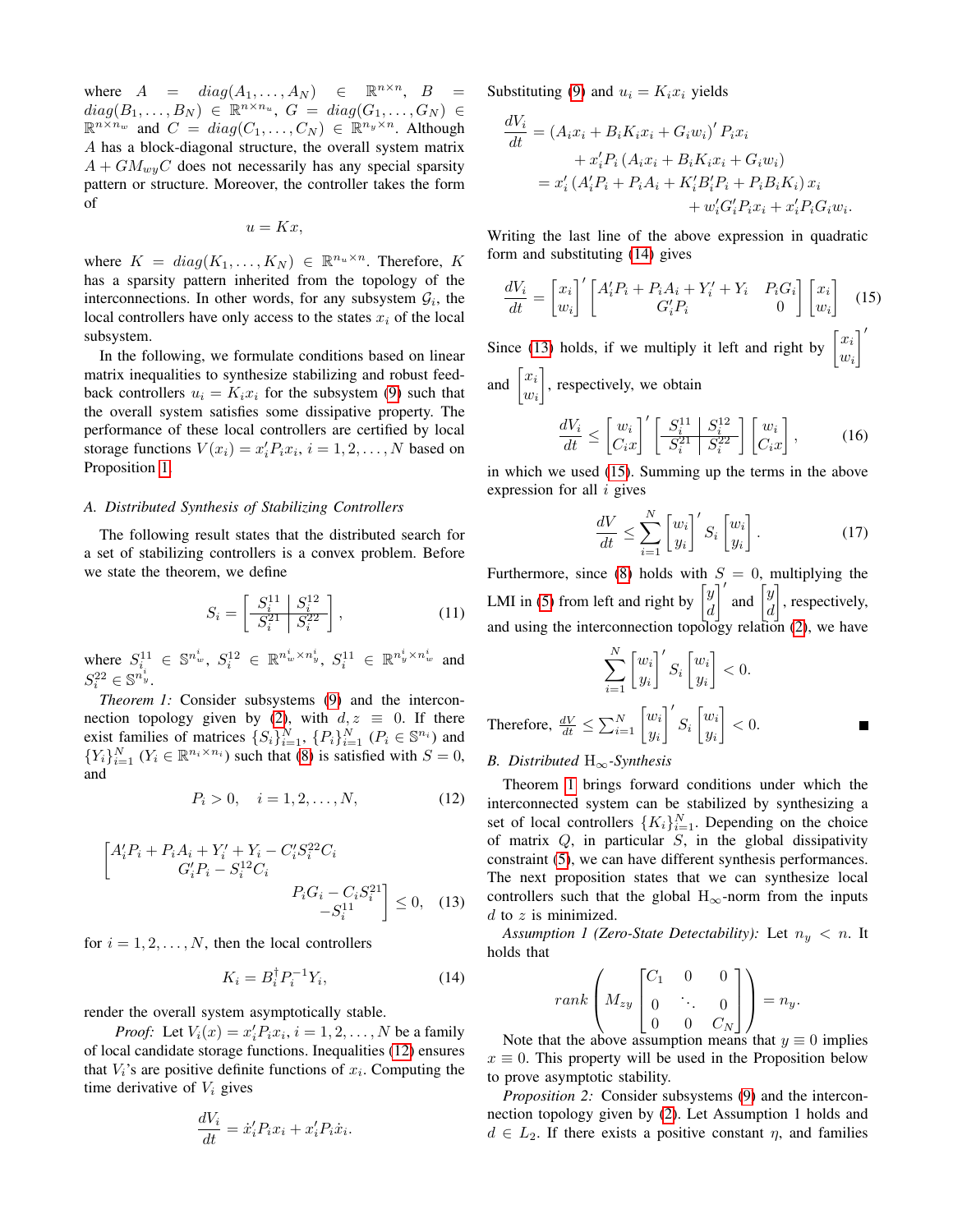of matrices  $\{S_i\}_{i=1}^N$ ,  $\{P_i\}_{i=1}^N$   $(P_i \in \mathbb{S}^{n_i})$  and  $\{Y_i\}_{i=1}^N$   $(Y_i \in$  $\mathbb{R}^{n_i \times n_i}$ ) that solves the following optimization problem

<span id="page-3-5"></span>
$$
\min_{\{S_i\}_{i=1}^N, \{P_i\}_{i=1}^N, \{Y_i\}_{i=1}^N} \eta
$$
\nsubject to (12), (13), and (8) (18)

with

<span id="page-3-1"></span>
$$
S = \begin{bmatrix} \eta I_{n_d} & 0\\ 0 & -I_{n_z} \end{bmatrix},
$$
 (19)

then, the local controllers [\(14\)](#page-2-1) render the interconnected system asymptotically stable for  $d \equiv 0$ . Furthermore, when  $x(0) = 0$ , we have

<span id="page-3-3"></span>
$$
||G||_{\mathcal{H}_{\infty}} := \inf_{||d||_{L_2} \neq 0} \frac{||z||_{L_2}}{||d||_{L_2}} = \sqrt{\eta}.
$$
 (20)

*Proof:* The proof follows the same lines as the proof of Theorem [1.](#page-2-4) Since  $(8)$  holds with S given by  $(19)$ , multiplying the LMI in [\(5\)](#page-1-8) from left and right by  $\hat{y}$ d  $\vert$ and  $\lceil y \rceil$ , respectively, and using the interconnection topology

d relation [\(2\)](#page-1-3), we obtain

$$
\sum_{i=1}^N \begin{bmatrix} w_i \\ y_i \end{bmatrix}' S_i \begin{bmatrix} w_i \\ y_i \end{bmatrix} < \begin{bmatrix} d \\ z \end{bmatrix}' \begin{bmatrix} \eta I_{n_d} & 0 \\ 0 & -I_{n_z} \end{bmatrix} \begin{bmatrix} d \\ z \end{bmatrix}.
$$

From  $(13)$  and then  $(17)$ , we have

<span id="page-3-2"></span>
$$
\frac{dV}{dt} < \eta |d|^2 - |z|^2. \tag{21}
$$

If  $d \equiv 0$ , we obtain

$$
\frac{dV}{dt} < -|z|^2.
$$

From Assumption 1, we infer that  $|z|^2 = 0$  if and only if  $x \equiv 0$ . Thus, from LaSalle's Invariance Theorem [30], we deduce that the system is asymptotically stable.

Moreover, integrating both sides of inequality [\(21\)](#page-3-2) from time 0 to  $\infty$  gives

$$
V(x(\infty)) - V(x(0)) < \eta \int_0^\infty |d(t)|^2 \ dt - \int_0^\infty |z(t)|^2 \ dt.
$$

From the fact that the storage function is positive definite (it is the finite sum of positive definite functions), we infer that, for  $x(0) \equiv 0$ ,  $V(x(0)) = 0$  and we have

$$
0 < \eta \int_0^\infty |d(t)|^2 \, dt - \int_0^\infty |z(t)|^2 \, dt.
$$

That is,

$$
||z||_{L_2}^2 < \eta ||d||_{L_2}^2.
$$

Hence, minimization over  $\eta$  gives [\(20\)](#page-3-3).

The formulation presented here can also be extended to accommodate class of uncertainties and nonlinearities captured by Integral Quadratic Constraints (see Appendix).

# <span id="page-3-6"></span>*C. Discussion on Conservativeness*

In the following, we briefly discuss the conservativeness of the proposed method in Section [III-A](#page-2-6) and Section [III-B.](#page-2-7)

Given the subsystems  $G_1, \ldots, G_N$ , the global Lyapunov function we consider is given by

$$
V(x) = \sum_{i=1}^{N} V_i(x_i) = \begin{bmatrix} x_1 \\ \vdots \\ x_N \end{bmatrix}^{\prime} \begin{bmatrix} P_1 & 0 & 0 \\ 0 & \ddots & 0 \\ 0 & 0 & P_N \end{bmatrix} \begin{bmatrix} x_1 \\ \vdots \\ x_N \end{bmatrix}.
$$

This is indeed a conservative structure, since the cross terms in the quadratic Lyapunov function are zero. In fact, Theorem [1](#page-2-4) searches over all *block-diagonal Lyapunov functions* in a distributed manner using dissipativity theory. Blockdiagonal Lyapunov functions were also considered in [31] to design local controllers based on chordal decomposition techniques for block-chordal sparse matrices. In addition, it was demonstrated in [32], that block-diagonal Lyapunov functions lead to sparsity invariance and can be used design structured controllers.

Although converse theorems for diagonal Lyapunov functions have received tremendous attention in the literature (especially for positive systems [33], [34]), studies on finding the class of stable systems that admit block-diagonal Lyapunov functions are relatively few and far between [35]. Recently, in [36], the authors define a suitable comparison matrix, and then demonstrate that if the comparison matrix is scaled diagonal dominant, the stability of a block system is equivalent to the existence of a block diagonal Lyapunov function.

# <span id="page-3-0"></span>IV. COMPUTATIONAL FORMULATION USING ACCELERATED ADMM

For small-scale systems, we can solve the feasibility and optimization problems in Theorem 1 and Proposition 2 using publicly available SDP solvers like MOSEK [37], SeDuMi [38] or SDPT3 [39]. But, these SDP solvers do not scale well for larger problems. For larger problems, the ADMM algorithm [19] allows us to decompose convex optimization problems into a set of smaller problems. A generic convex optimization problem

$$
\begin{array}{ll}\text{minimize} & f(y) \\ \text{subject to} & y \in C, \end{array} \tag{22}
$$

where  $x \in \mathbb{R}^n$ , f is a convex function, and C is a convex set, can be written in ADMM form as

<span id="page-3-4"></span>minimize 
$$
f(y) + g(v)
$$
  
subject to  $y = v$ , (23)

where  $q$  is the indicator function of  $C$ .

Using the above form, problem [\(8\)](#page-1-7) can be written in ADMM form with  $f(y)$  is defined as sum of  $\mu$  and the indicator function of [\(12\)](#page-2-0) and [\(13\)](#page-2-2), and  $g(v)$  is defined as the indicator function of [\(8\)](#page-1-7). Then, the scaled form of ADMM form for problem in [\(23\)](#page-3-4) is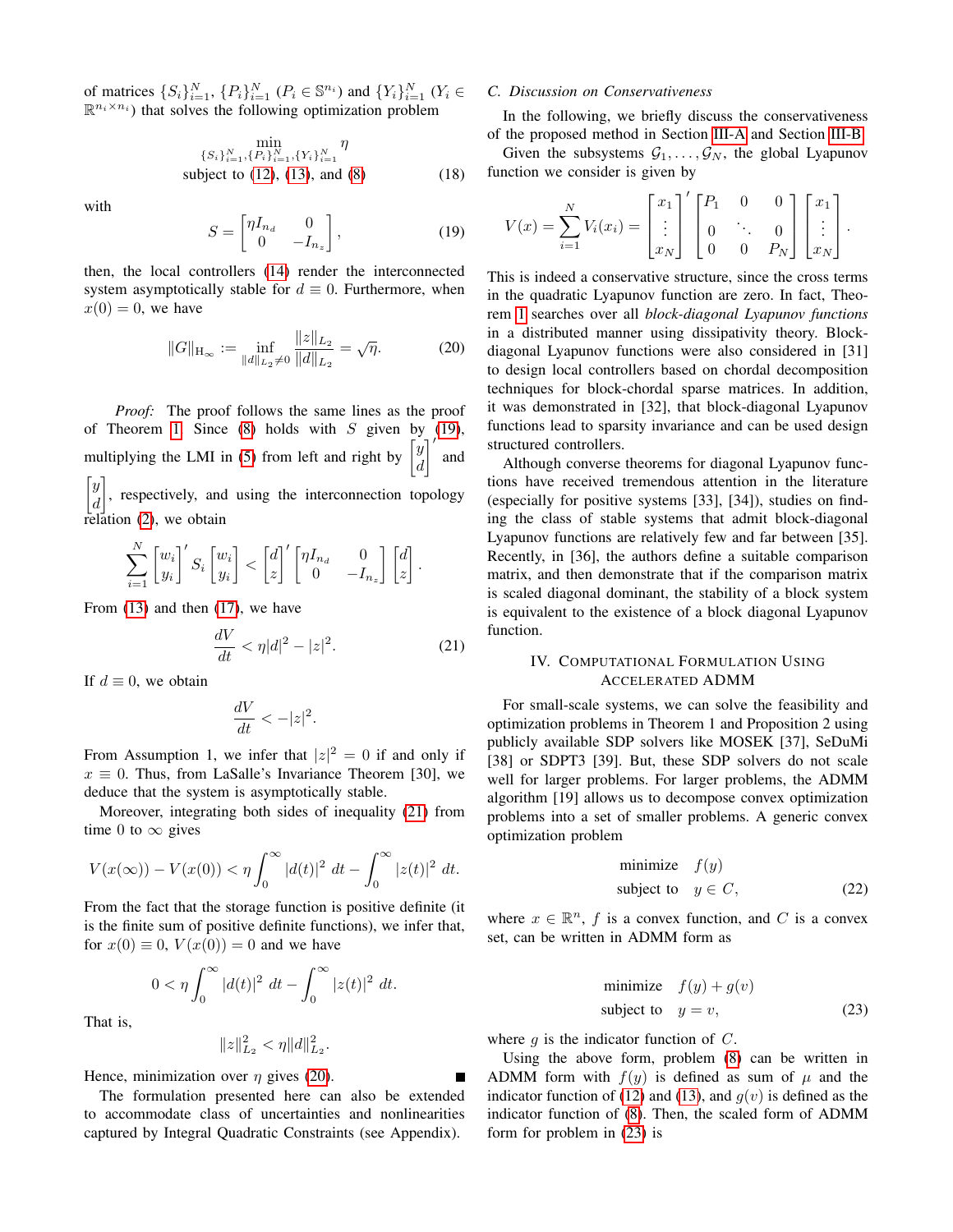$$
y^{k+1} = \underset{y_i \in \mathcal{L}_i}{\arg \min} f(y) + (\rho/2) ||y - v^k + u^k||_2^2,
$$
  

$$
v^{k+1} = \underset{v \in \mathcal{L}}{\arg \min} g(v) + (\rho/2) ||y^{k+1} - v + u^k||_2^2,
$$
  

$$
u^{k+1} = u^k + y^{k+1} - v^{k+1},
$$

where  $y$  and  $v$  are the vectorized form of the matrices  $\{S_i\}_{i=1}^N$ ,  $\{P_i\}_{i=1}^N$ ,  $\{Y_i\}_{i=1}^N$ , u is the scaled dual variable and  $\rho > 0$  is the *penalty parameter*. Since  $f(y)$  is separable for each subsystem, the ADMM algorithm can be parallelized as follows:

$$
y_i^{k+1} = \underset{y_i \in \mathcal{L}_i}{\arg \min} f_i(y) + (\rho/2) ||y_i - v_i^k + u_i^k||_2^2,
$$
  

$$
v^{k+1} = \underset{v \in \mathcal{L}}{\arg \min} g(v) + (\rho/2) ||y^{k+1} - v + u^k||_2^2,
$$
  

$$
u^{k+1} = u^k + y^{k+1} - v^{k+1},
$$

Under mild assumptions, the ADMM algorithm converges [19], but the convergence is only asymptotic, therefore it may require many iterations to achieve sufficient accuracy.

# *A. Accelerated ADMM*

For faster convergence, the so-called *accelerated* versions of similar first order algorithms have been proposed in the literature [20], [21], [22], [23], [24], and the methods achieve  $O(\frac{1}{k^2})$  convergence after k iterations, which is shown to be optimal for a first order method [25]. The main drawback of these approaches is, they usually require the function  $f(y)$  to be differentiable with a known Lipschitz constant on the  $\nabla f(y)$ , which does not exist when the problem has constraints. For the case when  $f(y)$  or  $g(y)$  is not strongly convex or smooth, smoothing approaches have been used [26], [27] to improve convergence. However, to the best of our knowledge, these methods have not been applied in distributed controller synthesis problems.

Consider the following perturbation of [\(18\)](#page-3-5):

<span id="page-4-1"></span>
$$
\min_{\{S_i\}_{i=1}^N, \{P_i\}_{i=1}^N, \{Y_i\}_{i=1}^N} \eta + \mu \ d_i(S_i, P_i, Y_i)
$$
\nsubject to (12), (13), and (8) (24)

for some fixed smoothing parameter  $\mu > 0$  and a strongly convex function  $d$  that satisfies

$$
d(y) \ge d(y_0) + \frac{1}{2}||y - y_0||_2^2
$$
 (25)

for some point  $y_0 \in \mathbb{R}^n$ . Specifically, we choose  $d_i =$  $||S_i||_F + ||P_i||_F + ||Y_i||_F$ , where  $|| \cdot ||_F$  is the Frobenius norm. For some problems, it is shown that for small enough  $\mu$ , the approximate problem [\(24\)](#page-4-1) is equivalent to the original problem [\(18\)](#page-3-5) [27].

When  $f(x)$  and  $g(x)$  are strongly convex, the ADMM algorithm can be modified with an acceleration step to achieve  $O(\frac{1}{k^2})$  convergence after k iterations [28]. Then, the accelerated ADMM algorithm is

<span id="page-4-2"></span>

Fig. 2: The interconnected system in Example I.

,

$$
y_i^k = \underset{y_i \in \mathcal{L}_i}{\arg \min} f_i(y) + (\rho/2) ||y_i - \bar{v}_i^k + \bar{u}_i^k||_2^2
$$
  
\n
$$
v^k = \underset{v \in \mathcal{L}}{\arg \min} g(z) + (\rho/2) ||y^k - v + \bar{u}^k||_2^2
$$
  
\n
$$
u^k = \bar{u}^k + y^k - v^k
$$
  
\n
$$
\alpha_{k+1} = \frac{1 + \sqrt{1 + 4\alpha_k^2}}{2}
$$
  
\n
$$
\bar{v}^{k+1} = v_k + \frac{\alpha_k - 1}{\alpha_{k+1}} (v^k - v^{k-1})
$$
  
\n
$$
\bar{u}^{k+1} = u^k + \frac{\alpha_k - 1}{\alpha_{k+1}} (u^k - u^{k-1}),
$$

where  $\rho$  is a positive constant that satisfies  $\rho \leq \mu$ , and  $\alpha_1 =$ 1.

Note that  $y$  update can be carried out in parallel, while achieving  $O(\frac{1}{k^2})$  convergence, which cannot be achieved by the standard ADMM or accelerated proximal methods due to constraints in the problem.

### V. NUMERICAL EXPERIMENTS

<span id="page-4-0"></span>In this section, we illustrate the proposed distributed synthesis method using two examples. The example pertains to a system with 100-states, where we compare the convergence rate of ADMM with accelerated ADMM. We implemented both standard ADMM and accelerated ADMM algorithms in MATLAB using the CVX toolbox [40] and MOSEK [37] to solve SDP problems.

### *A. Example I*

We consider a modified version of the example in [41] as illustrated in Fig [2.](#page-4-2) For  $i = 1, 2, 3$ , the subsystems  $\mathcal{G}_i$  are characterized as follows:

$$
G_1: \begin{cases} \dot{x}_1 = \begin{bmatrix} 4 & 0 \\ 2 & -2 \end{bmatrix} x_1 + I_2 \begin{bmatrix} w_2 \\ w_4 + d \end{bmatrix} + I_2 u_1, \\ w_1 = 0.5 \begin{bmatrix} 1 & 1 \end{bmatrix} x_1, \end{cases}
$$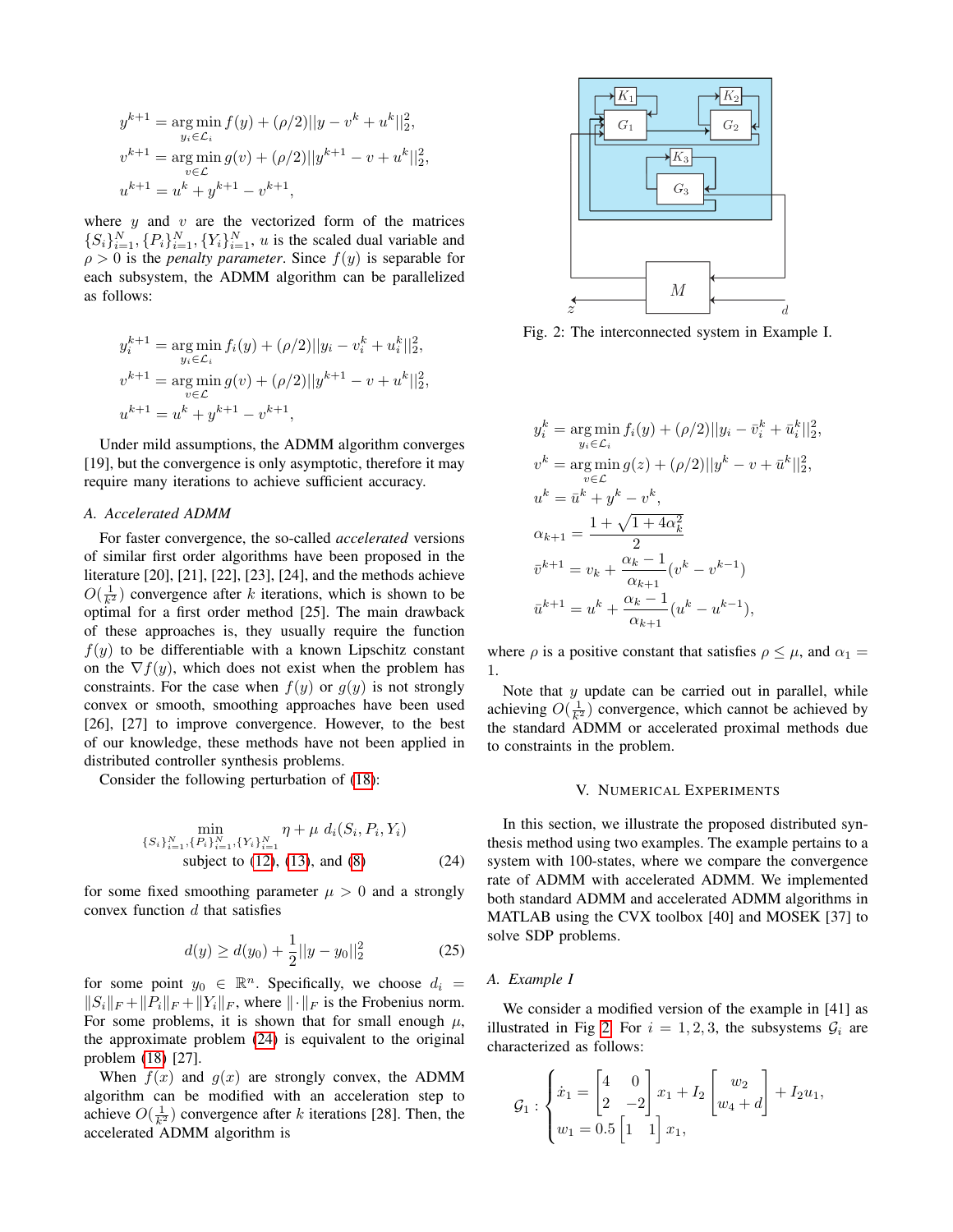$$
G_2: \begin{cases} \dot{x}_2 = \begin{bmatrix} 8 & 0 \\ 12 & -2 \end{bmatrix} x_2 + \begin{bmatrix} 1 \\ 1 \end{bmatrix} w_1 + I_2 u_2, \\ \begin{bmatrix} w_2 \\ w_3 \end{bmatrix} = 0.5 I_2 x_2, \\ G_3: \begin{cases} \dot{x}_3 = \begin{bmatrix} 2 & 0 \\ 2 & -2 \end{bmatrix} x_3 + \begin{bmatrix} 1 \\ 1 \end{bmatrix} w_3 + I_2 u_3, \\ w_3 = 0.4 \begin{bmatrix} 1 & 1 \end{bmatrix} x_3. \end{cases}
$$

The global input and output are given as

$$
d = [0 \t1] x_3
$$
 and  $z = w_4 = 0.4 [1 \t1] x_3$ .

The overall system with zero-input has 3 eigenvalues with positive real parts, therefore the zero-input system is unstable. We apply the compositional approach underlined by the problem in [\(24\)](#page-4-1) to synthesize a controller to minimize the  $H_{\infty}$ -norm between the output z and input of d subsystem 1. After 19 iterations with the accelerated ADMM method, the value of the objective is  $\eta = 4.9 \cdot 10^{-4}$  with the following controllers:

$$
K_1 = \begin{bmatrix} -4.7760 & -1.1078 \\ -1.1138 & -0.6947 \end{bmatrix},
$$
  
\n
$$
K_2 = \begin{bmatrix} -6.5288 & -4.5095 \\ -5.5751 & -3.8507 \end{bmatrix},
$$
  
\n
$$
K_3 = \begin{bmatrix} -100.4125 & -90.2510 \\ -56.2576 & -50.5649 \end{bmatrix}
$$

.

,

and following local Lyapunov functions:

$$
P_1 = \begin{bmatrix} 0.001 & -2.7 \cdot 10^{-6} \\ -2.7 \cdot 10^{-9} & 0.0010 \end{bmatrix},
$$
  
\n
$$
P_2 = \begin{bmatrix} 0.0019 & -9.87 \cdot 10^{-4} \\ -9.87 \cdot 10^{-4} & 0.0021 \end{bmatrix}
$$
  
\n
$$
P_3 = \begin{bmatrix} 0.0045 & -0.0064 \\ -0.0064 & 0.0129 \end{bmatrix}.
$$

### *B. Example II*

In order to test and compare the different forms of ADMM methods discussed in Section [IV,](#page-3-0) we randomly generated  $N = 20$  unstable and controllable LTI subsystems, each with 5 states, 2 inputs, and 2 outputs. The dynamics of each subsystem is characterized by the equations [\(9\)](#page-1-5), with the maximum real part for an eigenvalue of  $A_i$  is normalized to 1, and random interconnection matrix  $M$  that was randomly generated with 5% its entries being nonzero.

The iterative methods were initialized using  $S_i^0 = P_i^0 =$  $Y_i^0 = U_i^0 = I$ . For each method, we plot the norm of *primal residual* in Figure [3,](#page-5-1) which is defined as  $r^k = x^k - x^k$ , and it is the residual for primal feasibility. Also, we show the norm of the *dual residual*  $s^k = \rho(z^k - z^{k-1})$  in Figure [4,](#page-5-2) which can be viewed as a residual for the dual feasibility condition.

We remark that the accelerated ADMM method significantly improves the convergence rate for primal and dual

<span id="page-5-1"></span>

Fig. 3: Norm of primal residual versus number of iterations for the decentralized synthesis problem with standard and accelerated ADMM.

<span id="page-5-2"></span>

Fig. 4: Norm of dual residual versus number of iterations for the decentralized synthesis problem with standard and accelerated ADMM.

residuals compared to standard ADMM. After 20 iterations, the accelerated method achieves convergence within the tolerance  $\epsilon = 10^{-6}$ , which is not achievable by the standard ADMM method after 50 iterations, and it may require many iterations for the standard ADMM method to achieve high accuracy.

### VI. CONCLUSIONS AND FUTURE WORK

<span id="page-5-0"></span>We studied the distributed synthesis problem of large scale linear systems, for which an underlying interconnection topology is given. For such systems, we decompose the structured controller design problem (inherited by the interconnection topology) into a number of smaller local synthesis problems associated with local dissipation inequalities and a global gain condition. Furthermore, we proposed a distributed optimization method with smoothing techniques,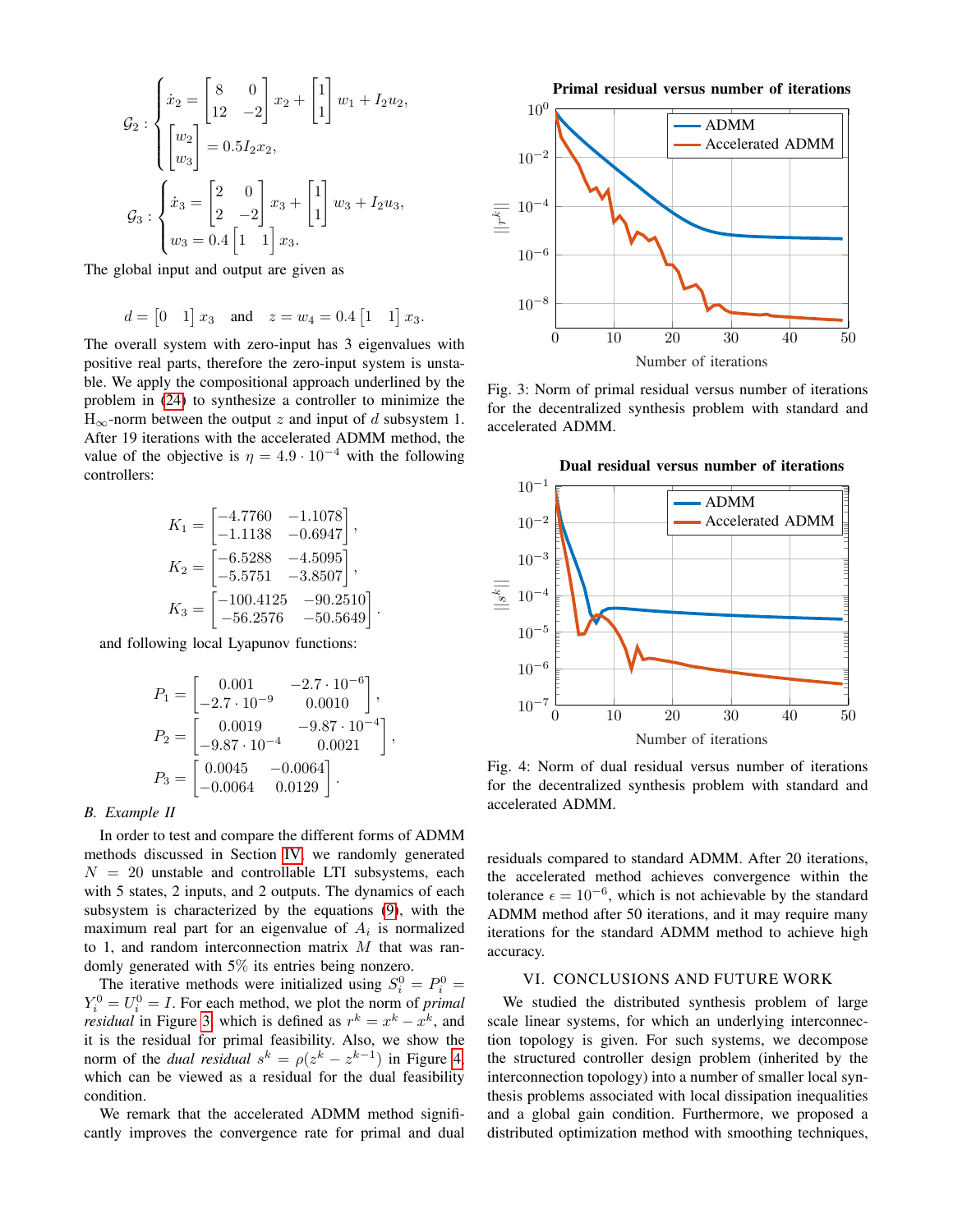which enables to employ accelerated accelerated ADMM. Numerical results show that the accelerated ADMM method significantly improves the convergence rate compared to standard ADMM. As discussed in Section [III-C,](#page-3-6) the blockdiagonal Lyapunov function structure may lead to some degree of conservatism. Future research will explore other Lyapunov function structures that are less conservative and, at the same time, lead to a decompositional synthesis technique. In particular, the vector Lyapunov approach [42] seems promising in this respect. Future research will also consider the extensions of the distributed synthesis method to nonlinear (polynomial) systems and hybrid dynamical systems.

### **REFERENCES**

- [1] T. P. Prescott and A. Papachristodoulou, "Layered decomposition for the model order reduction of timescale separated biochemical reaction networks," *Journal of Theoretical Biology*, vol. 356, pp. 113 – 122, 2014.
- [2] F. Dorfler, M. R. Jovanovic, M. Chertkov, and F. Bullo, "Sparsitypromoting optimal wide-area control of power networks," *IEEE Transactions on Power Systems*, vol. 29, no. 5, pp. 2281–2291, 2014.
- [3] G. Dullerud and F. Paganini, *A Course in Robust Control Theory: A Convex Approach*, ser. Texts in Applied Mathematics. Springer New York, 2005.
- [4] V. Blondel and J. N. Tsitsiklis, "NP-hardness of some linear control design problems," *SIAM Journal on Control and Optimization*, vol. 35, no. 6, pp. 2118–2127, 1997.
- [5] M. Rotkowitz and S. Lall, "A characterization of convex problems in decentralized control," *IEEE Transactions on Automatic Control*, vol. 50, no. 12, pp. 1984–1996, 2005.
- [6] J. H. Kim and S. Lall, "Explicit solutions to separable problems in optimal cooperative control," *IEEE Transactions on Automatic Control*, vol. 60, no. 5, pp. 1304–1319, 2015.
- [7] P. Shah and P. A. Parrilo, " $h_2$ -optimal decentralized control over posets: A state-space solution for state-feedback," *IEEE Transactions on Automatic Control*, vol. 58, no. 12, pp. 3084–3096, 2013.
- [8] K. Dvijotham, E. Todorov, and M. Fazel, "Convex structured controller design in finite horizon," *IEEE Transactions on Control of Network Systems*, vol. 2, no. 1, pp. 1–10, 2015.
- [9] G. Fazelnia, R. Madani, A. Kalbat, and J. Lavaei, "Convex relaxation for optimal distributed control problems," *IEEE Transactions on Automatic Control*, vol. 62, no. 1, pp. 206–221, 2017.
- [10] F. Lin, M. Fardad, and M. R. Jovanovic, "Design of optimal sparse feedback gains via the alternating direction method of multipliers," *IEEE Transactions on Automatic Control*, vol. 58, no. 9, pp. 2426– 2431, 2013.
- [11] -, "Augmented lagrangian approach to design of structured optimal state feedback gains," *IEEE Transactions on Automatic Control*, vol. 56, no. 12, pp. 2923–2929, 2011.
- [12] J. C. Willems, "Dissipative dynamical systems part I: General theory," *Archive for rational mechanics and analysis*, vol. 45, no. 5, pp. 321– 351, 1972.
- [13] J. Anderson and A. Papachristodoulou, "A decomposition technique for nonlinear dynamical system analysis," *IEEE Transactions on Automatic Control*, vol. 57, no. 6, pp. 1516–1521, 2012.
- [14] R. Pates and G. Vinnicombe, "Scalable design of heterogeneous networks," *IEEE Transactions on Automatic Control*, vol. 62, no. 5, pp. 2318–2333, 2017.
- [15] U. Topcu, A. K. Packard, and R. M. Murray, "Compositional stability analysis based on dual decomposition," in *Proceedings of the 48h IEEE Conference on Decision and Control (CDC) held jointly with 2009 28th Chinese Control Conference*, 2009, pp. 1175–1180.
- [16] C. Meissen, L. Lessard, M. Arcak, and A. K. Packard, "Compositional performance certification of interconnected systems using ADMM," *Automatica*, vol. 61, pp. 55 – 63, 2015.
- [17] Y.-S. Wang, N. Matni, and J. C. Doyle, "A system level approach to controller synthesis," *arXiv preprint arXiv:1610.04815*, 2016.<br>[18] — "Senarable and localized system level synthesis for large
- $-$ , "Separable and localized system level synthesis for large-scale systems," *arXiv preprint arXiv:1701.05880*, 2017.
- [19] S. Boyd, N. Parikh, E. Chu, B. Peleato, and J. Eckstein, "Distributed optimization and statistical learning via the alternating direction method of multipliers," Foundations and Trends® in Machine Learn*ing*, vol. 3, no. 1, pp. 1–122, 2011.
- [20] E. T. Hale, W. Yin, and Y. Zhang, "Fixed-point continuation for \ell\_1-minimization: Methodology and convergence," *SIAM Journal on Optimization*, vol. 19, no. 3, pp. 1107–1130, 2008.
- [21] S. Becker, J. Bobin, and E. J. Candès, "Nesta: A fast and accurate firstorder method for sparse recovery," *SIAM Journal on Imaging Sciences*, vol. 4, no. 1, pp. 1–39, 2011.
- [22] Y. Nesterov, "Gradient methods for minimizing composite functions," *Mathematical Programming*, vol. 140, no. 1, pp. 125–161, 2013.
- [23] A. Beck and M. Teboulle, "A fast iterative shrinkage-thresholding algorithm for linear inverse problems," *SIAM journal on imaging sciences*, vol. 2, no. 1, pp. 183–202, 2009.
- [24] A. I. Chen and A. Ozdaglar, "A fast distributed proximal-gradient method," in *Communication, Control, and Computing (Allerton), 2012 50th Annual Allerton Conference on*. IEEE, 2012, pp. 601–608.
- [25] Y. Nesterov, "A method of solving a convex programming problem with convergence rate  $o(\frac{1}{k^2})$ ," *Soviet Mathematics Doklady*, vol. 27, pp. 372–376.
- [26] ——, "Smooth minimization of non-smooth functions," *Mathematical programming*, vol. 103, no. 1, pp. 127–152, 2005.
- [27] S. R. Becker, E. J. Candès, and M. C. Grant, "Templates for convex cone problems with applications to sparse signal recovery," *Mathematical programming computation*, vol. 3, no. 3, pp. 165–218, 2011.
- [28] T. Goldstein, B. O'Donoghue, S. Setzer, and R. Baraniuk, "Fast alternating direction optimization methods," *SIAM Journal on Imaging Sciences*, vol. 7, no. 3, pp. 1588–1623, 2014.
- [29] G. H. Golub and C. F. Van Loan, *Matrix Computations*. Baltimore, MD, USA: Johns Hopkins University Press, 1996.
- [30] H. K. Khalil, "Nonlinear systems," *Prentice-Hall, New Jersey*, vol. 2, no. 5, pp. 5–1, 1996.
- [31] Y. Zheng, R. P. Mason, and A. Papachristodoulou, "Scalable design of structured controllers using chordal decomposition," *IEEE Transactions on Automatic Control*, 2017.
- [32] Y. Zheng, M. Kamgarpour, A. Sootla, and A. Papachristodoulou, "Convex design of structured controllers using block-diagonal Lyapunov functions," *ArXiv*, preprint. [Online]. Available: [https:](https://arxiv.org/abs/1709.00695) [//arxiv.org/abs/1709.00695](https://arxiv.org/abs/1709.00695)
- [33] A. Rantzer, "Scalable control of positive systems," *European Journal of Control*, vol. 24, pp. 72 – 80, 2015.
- [34] R. S. Varga, "On recurring theorems on diagonal dominance," *Linear Algebra and its Applications*, vol. 13, no. 1, pp. 1 – 9, 1976.
- [35] D. G. Feingold and R. S. Varga, "Block diagonally dominant matrices and generalizations of the Gerschgorin circle theorem." *Pacific J. Math.*, vol. 12, no. 4, pp. 1241–1250, 1962.
- [36] A. Sootla, Y. Zheng, and A. Papachristodoulou, "Block-diagonal solutions to Lyapunov inequalities and generalisations of diagonal dominance," in *2017 56th IEEE Conference on Decision and Control (CDC)*, 2017.
- [37] E. D. Andersen and K. D. Andersen, "The mosek optimization software," *EKA Consulting ApS, Denmark*, 2012.
- [38] J. F. Sturm, "Using sedumi 1.02, a matlab toolbox for optimization over symmetric cones," *Optimization methods and software*, vol. 11, no. 1-4, pp. 625–653, 1999.
- [39] K.-C. Toh, M. J. Todd, and R. H. Tütüncü, "Sdpt3, Äîa matlab software package for semidefinite programming, version 1.3," *Optimization methods and software*, vol. 11, no. 1-4, pp. 545–581, 1999.
- [40] M. Grant and S. Boyd, "Cvx: Matlab software for disciplined convex programming."
- [41] U. Topcu, A. K. Packard, and R. M. Murray, "Compositional stability analysis based on dual decomposition," in *Decision and Control, 2009 held jointly with the 2009 28th Chinese Control Conference. CDC/CCC 2009. Proceedings of the 48th IEEE Conference on*. IEEE, 2009, pp. 1175–1180.
- [42] S. Kundu and M. Anghel, "Stability and control of power systems using vector Lyapunov functions and sum-of-squares methods," in *2015 European Control Conference (ECC)*, 2015, pp. 253–259.
- [43] A. Megretski and A. Rantzer, "System analysis via integral quadratic constraints," *IEEE Transactions on Automatic Control*, vol. 42, no. 6, pp. 819–830, 1997.
- [44] V. A. Yakubovich, "S-procedure in nonlinear control theory," *Vestnik Leningrad University: Mathematics*, vol. 1, pp. 62–77, 1971.